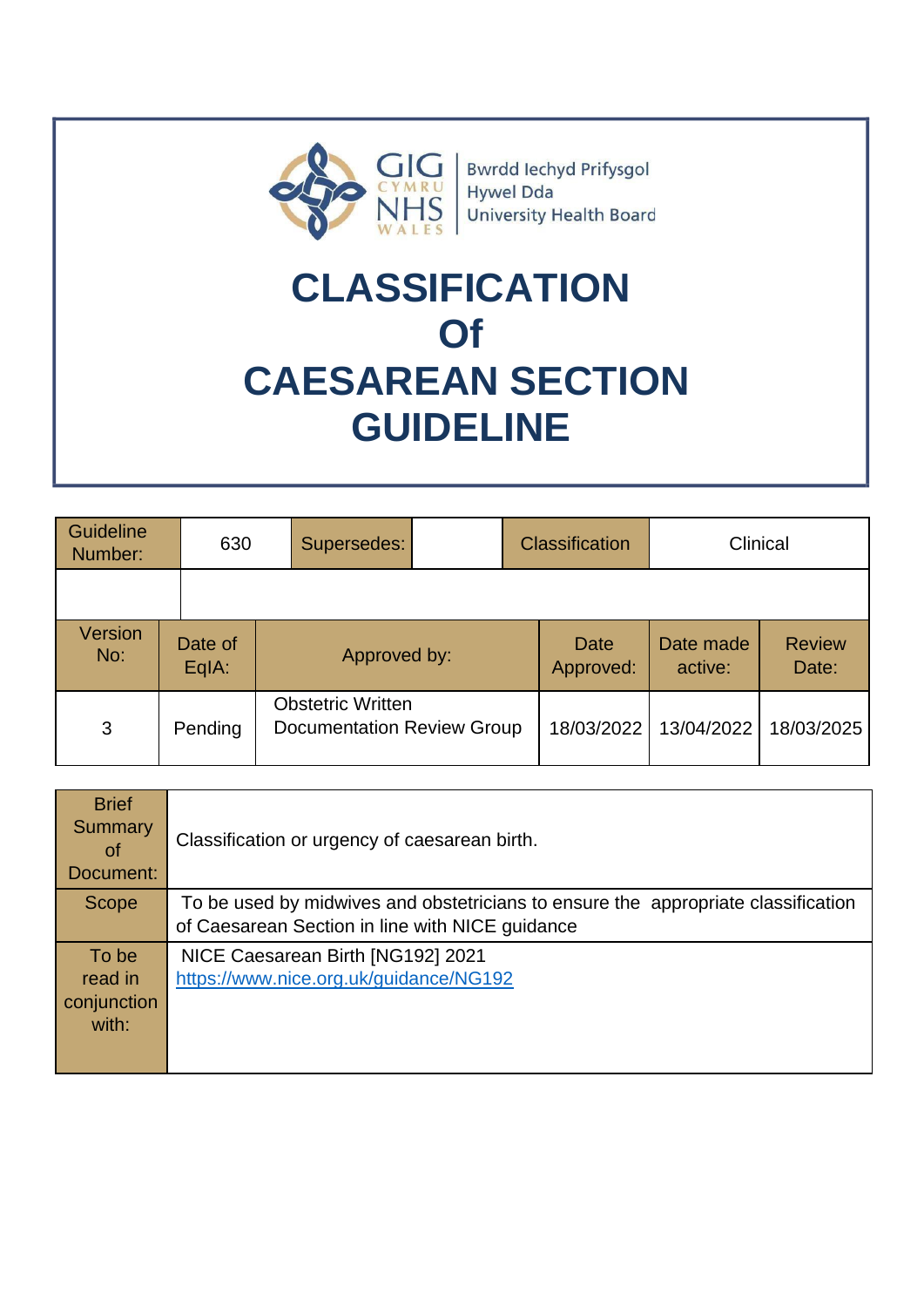| Patient<br>information | https://www.rcog.org.uk/globalassets/documents/patients/patientinformation-<br>leaflets/pregnancy/pi-birth-options-after-previouscaesarean-section.pdf<br>Caesarean Section Consent Advice (No.7)<br>٠<br><b>Birth Options after Caesarean Section</b> |
|------------------------|--------------------------------------------------------------------------------------------------------------------------------------------------------------------------------------------------------------------------------------------------------|
| Owning<br>group        | <b>Obstetric Guideline, Audit and Research Group</b>                                                                                                                                                                                                   |

| Reviews and updates |                                                                                                                                          |                   |  |  |
|---------------------|------------------------------------------------------------------------------------------------------------------------------------------|-------------------|--|--|
| Version<br>no:      | <b>Summary of Amendments:</b>                                                                                                            | Date<br>Approved: |  |  |
|                     | New guideline                                                                                                                            | 14.9.17           |  |  |
| 2                   | Guideline Update with the addition of the following:<br>Communication<br><b>Record Keeping</b><br>Auditable Standards References updated | 11.12.2020        |  |  |
| 3                   | Guideline Update with the addition of the following:<br>Decision to birth interval in line with NICE guidance                            | 18.03.2022        |  |  |

# Glossary of terms

| Геrm        | <b>Definition</b>               |
|-------------|---------------------------------|
| <b>CPD</b>  | Cephalopelvic disproportion     |
| <b>CS</b>   | Caesarean section               |
| <b>DDI</b>  | Decision to delivery interval   |
| <b>LSCS</b> | Lower segment caesarean section |
| <b>LWF</b>  | Labour Ward Forum               |

|  | Keywords   Caesarean, breech presentation, decision, communication |  |
|--|--------------------------------------------------------------------|--|
|--|--------------------------------------------------------------------|--|

| Database No: | 630 | Page 2 of 7 | Version | 3.0 |
|--------------|-----|-------------|---------|-----|
|              |     |             |         |     |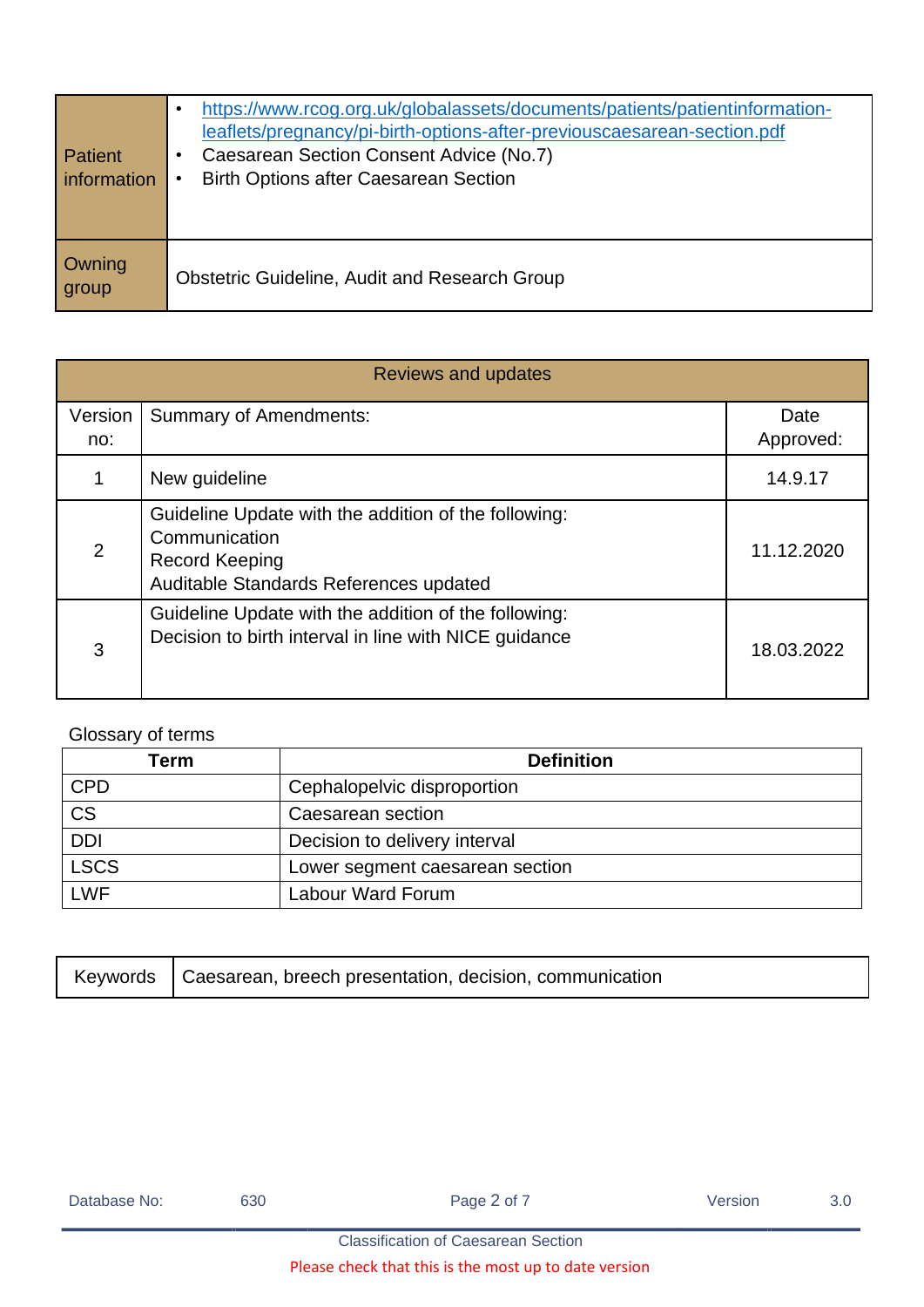# **CONTENTS**

| Database No: |  |
|--------------|--|
|--------------|--|

630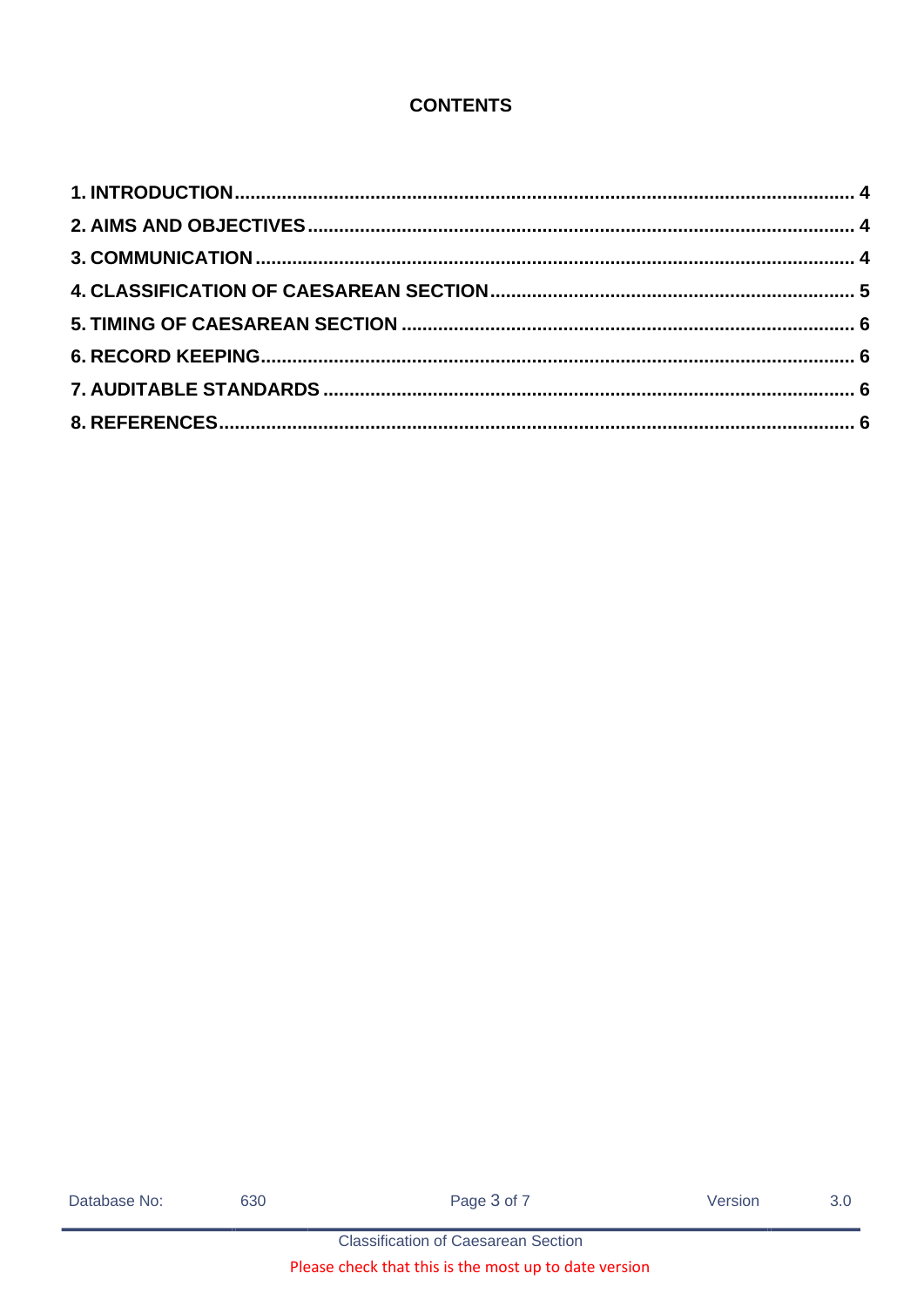#### <span id="page-3-0"></span>1. **INTRODUCTION**

The traditional classification of caesarean section into 'elective' and 'emergency' is of limited value for data collection and audit of obstetric and anaesthetic outcomes. This is because the spectrum of urgency that occurs in obstetrics is lost within a single 'emergency' category

A target DDI for caesarean section is an audit tool that allows testing of the efficiency of the whole delivery team and has become accepted practice; however:

- o certain clinical situations will require a much quicker DDI than 30 minutes and units should work towards improving their efficiency
- o undue haste to achieve a short DDI can introduce its own risk, both surgical and anaesthetic, with the potential for maternal and neonatal harm

Once a decision to deliver has been made, delivery should be carried out with an urgency **appropriate to the risk to the baby and the safety of the parent.**

#### <span id="page-3-1"></span>2. **AIMS AND OBJECTIVES**

- To standardise the urgency of caesarean section to represent the continuum of risk using the Lucas classification system
- To ensure that all staff are aware that, within each category, the degree of risk in individual cases can vary
- Once a category is applied to an individual caesarean section, all members of the team can have a common understanding of the degree of urgency of the procedure for that specific case
- To reiterate that consideration of the degree of risk requires an individual, case-by-case approach in deciding the specific decision-to-delivery interval (DDI)

#### <span id="page-3-2"></span>3. **COMMUNICATION**

Good communication is central to timely delivery of the fetus, while avoiding unnecessary risk to the parent. The time taken for a patient to reach the operating theatre is a critical predictor of the DDI

All members of the multidisciplinary team must be informed of the need (or likely need) for caesarean delivery as early as possible, as well as specific instructions on the degree of urgency

Communication must ensure that all tasks and preparations for caesarean section that can be performed concurrently should be done so and that, where appropriate, roles are interchangeable

| Database No: | 630 | Page 4 of 7 | Version | 3.0 |
|--------------|-----|-------------|---------|-----|
|              |     |             |         |     |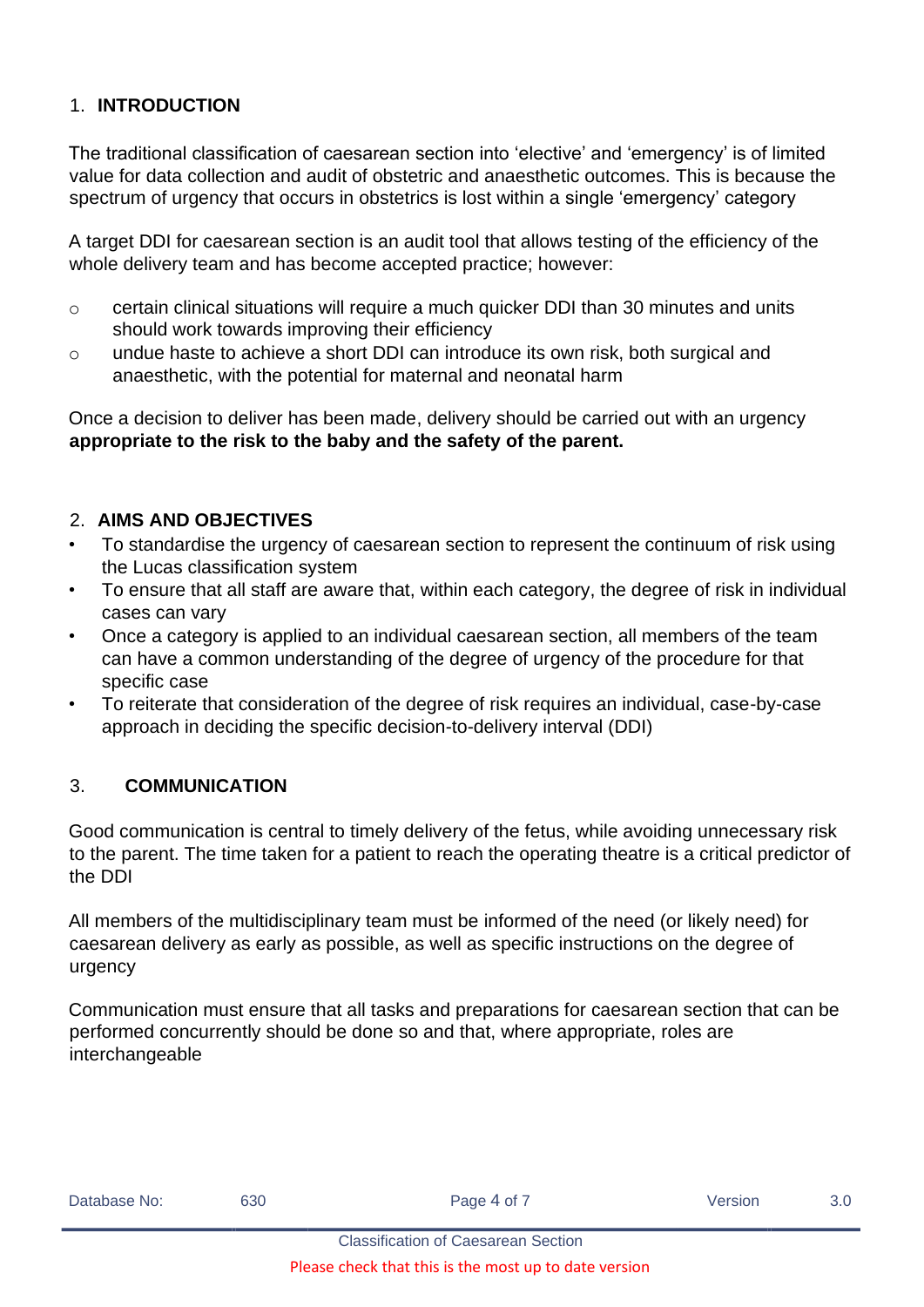Communication could be more effective using a classification that confers a more precise and individual approach to degree of urgency

- Categorisation of risk should be reviewed by the multidisciplinary team when the parent arrives in the operating theatre
- The term 'crash caesarean section' and 'code red' are not to be used as they are nonspecific terms that cause confusion

# <span id="page-4-0"></span>4. **CLASSIFICATION OF CAESAREAN SECTION**

When communicating with the Anaesthetic Team and Theatre staff, the following criteria should be used in all cases:

| <b>CATEGORY</b> | <b>DEFINITION</b>                                                                                 | <b>DECISION</b><br>TO<br><b>DELIVERY</b><br><b>NICE Auditable</b><br><b>Standard</b> |
|-----------------|---------------------------------------------------------------------------------------------------|--------------------------------------------------------------------------------------|
|                 | Immediate threat to life of<br>woman or fetus: abruption, cord<br>prolapse, severe fetal distress | 30 mins                                                                              |
| $\mathbf{2}$    | <b>Maternal or fetal compromise</b><br>which is not immediately life<br>threatening               | 75 mins                                                                              |
| 3               | Early delivery indicated but no<br>maternal or fetal compromise                                   | 24hrs                                                                                |
| 4               | Elective or planned at a time to<br>suit the woman and the maternity<br>team<br>as scheduled list |                                                                                      |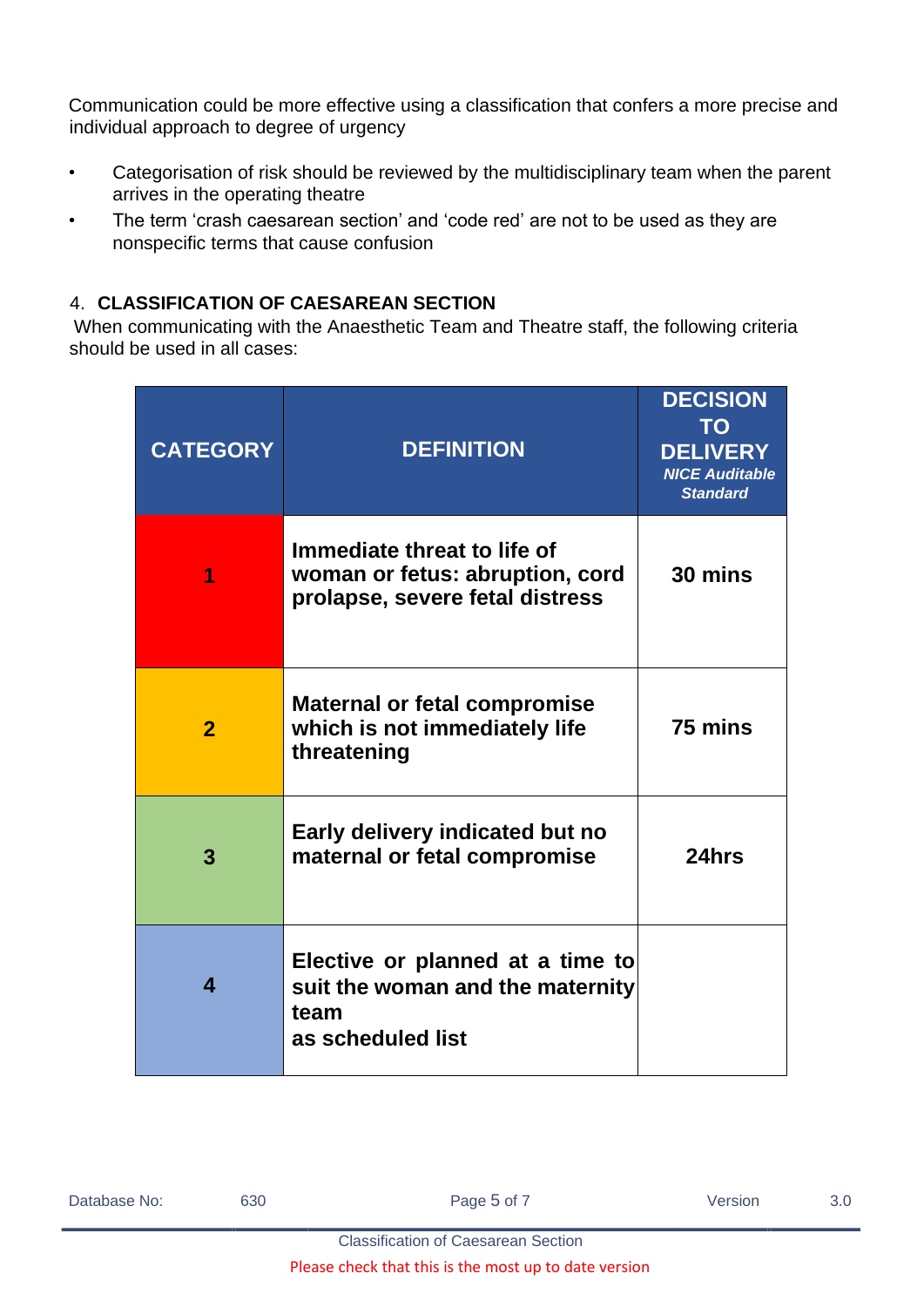# <span id="page-5-0"></span>5. **TIMING OF CAESAREAN SECTION**

- **Category 4 Planned Caesarean section:** The risk of respiratory morbidity is increased in babies born by caesarean section before labour, but this risk decreases significantly after 39 weeks. Therefore, planned caesarean section should not routinely be carried out before 39 weeks
- **Timing of unplanned caesarean section**: Perform category 1 and category 2 caesarean sections as quickly as possible after making the decision, particularly for category 1.
- Perform category 2 caesarean section in most situations within 75 minutes of making the decision.
- Take into account the condition of the woman and the unborn baby when making decisions about rapid delivery.

**Remember that rapid delivery may be harmful in certain circumstances.** Use the following decision-to-delivery intervals to measure the overall performance of an obstetric unit:  $\circ$  30 minutes for category 1 caesarean section  $\circ$  30 and 75 minutes for category 2 caesarean section

# <span id="page-5-1"></span>6. **RECORD KEEPING**

The justification and classification of each caesarean section must be clearly documented in the Labour and Delivery Record on the Caesarean Section proforma by the senior obstetrician undertaking the caesarean section

The classification and justification for each caesarean section must be clearly documented in the Birth Register and on WPAS

All women who have given birth by caesarean should have a "Information Following a Caesarean Birth" complete and this should be accompanied by a discussion by a senior obstetrician.

#### <span id="page-5-2"></span>7. **AUDITABLE STANDARDS**

The monthly number of each caesarean section classification category.

Decision to delivery interval of category 1 and category 2 caesarean sections.

#### <span id="page-5-3"></span>8. **REFERENCES**

- NICE Caesarean Birth [NG192] 2021
- [https://pathways.nice.org.uk/pathways/caesareansection#path=view%3A/pathw](https://pathways.nice.org.uk/pathways/caesarean-section#path=view%3A/pathways/caesarean-section/performing-caesarean-section.xml&content=view-node%3Anodes-assess-urgency-and-establish-timing) [ays/caesarean-section/performing-caesareansection.xml&content=view](https://pathways.nice.org.uk/pathways/caesarean-section#path=view%3A/pathways/caesarean-section/performing-caesarean-section.xml&content=view-node%3Anodes-assess-urgency-and-establish-timing)[node%3Anodes-assess-urgency-and-establishtiming](https://pathways.nice.org.uk/pathways/caesarean-section#path=view%3A/pathways/caesarean-section/performing-caesarean-section.xml&content=view-node%3Anodes-assess-urgency-and-establish-timing) NICE: Performing a Caesarean Section